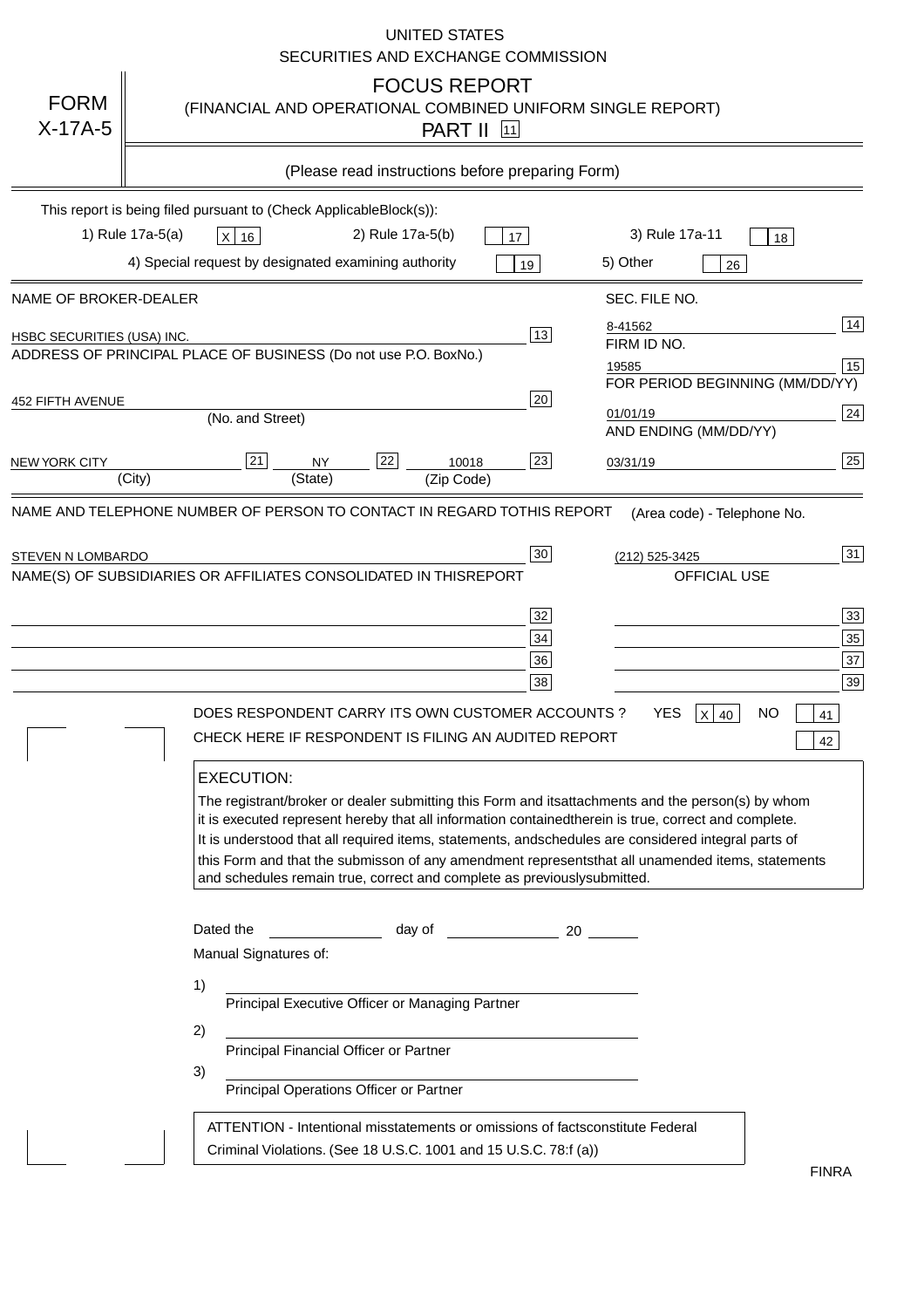BROKER OR DEALER

HSBC SECURITIES (USA) INC.

03/31/19

as of

## STATEMENT OF SEGREGATION REQUIREMENTS AND FUNDS IN SEGREGATION FOR CUSTOMERS TRADING ON U.S. COMMODITY EXCHANGES

| SEGREGATION REQUIREMENTS (Section 4d(2) of the CEAct)                                          |                    |                    |      |
|------------------------------------------------------------------------------------------------|--------------------|--------------------|------|
| 1. Net ledger balance                                                                          |                    |                    |      |
| A. Cash                                                                                        | \$                 | 155,678,451 7010   |      |
| B. Securities (at market)                                                                      |                    | 1,503,356,442 7020 |      |
| 2. Net unrealized profit (loss) in open futures contracts<br>traded on a contract market       |                    | 202,386,439 7030   |      |
| 3. Exchange traded options                                                                     |                    |                    |      |
| A. Add market value of open option contracts purchased on a<br>contract market                 |                    | 228,065,873 7032   |      |
| B. Deduct market value of open option contracts granted (sold)<br>on a contract market         |                    | 103,826,096) 7033  |      |
| 4. Net equity (deficit) (add lines 1, 2, and 3)                                                |                    | 1,985,661,109 7040 |      |
| 5. Accounts liquidating to a deficit and accounts with debit<br>balances                       |                    |                    |      |
| - gross amount                                                                                 | 7045<br>26,634,791 |                    |      |
|                                                                                                |                    |                    |      |
| Less: amount offset by customer owned securities                                               | 26,633,940) 7047   | 851                | 7050 |
| 6. Amount required to be segregated (add lines 4 and 5)                                        | \$                 | 1,985,661,960 7060 |      |
|                                                                                                |                    |                    |      |
| FUNDS IN SEGREGATED ACCOUNTS                                                                   |                    |                    |      |
| 7. Deposited in segregated funds bank accounts                                                 |                    |                    |      |
| A. Cash                                                                                        |                    | 53,750,802 7070    |      |
| B. Securities representing investments of customers' funds<br>(at market)                      |                    | 130,331,447 7080   |      |
| C. Securities held for particular customers or option customers<br>in lieu of cash (at market) |                    | 387,141,769 7090   |      |
| 8. Margins on deposit with derivatives clearing organizations<br>of contract markets           |                    |                    |      |
| A. Cash                                                                                        | \$                 | 20,317,206 7100    |      |
| B. Securities representing investments of customers' funds<br>(at market)                      |                    | 258,247,417 7110   |      |
| C. Securities held for particular customers or option customers<br>in lieu of cash (at market) |                    | 1,050,920,392 7120 |      |
| 9. Net settlement from (to) derivatives clearing organizations<br>of contract markets          |                    | 7,032,339 7130     |      |
| 10. Exchange traded options                                                                    |                    |                    |      |
| A. Value of open long option contracts                                                         |                    | 228,065,873 7132   |      |
| B. Value of open short option contracts                                                        |                    | 103,826,096 7133   |      |
| 11. Net equities with other FCMs                                                               |                    |                    |      |
| A. Net liquidating equity                                                                      |                    | $(244, 341)$ 7140  |      |
| B. Securities representing investments of customers' funds<br>(at market)                      |                    |                    | 7160 |
| C. Securities held for particular customers or option customers<br>in lieu of cash (at market) |                    | 22,181,328 7170    |      |
| 12. Segregated funds on hand (describe:                                                        |                    | 43,112,952 7150    |      |
| 13. Total amount in segregation (add lines 7 through 12)                                       |                    | 2,097,031,088 7180 |      |
| 14. Excess (deficiency) funds in segregation (subtract line 6 from line 13)                    | \$                 | 111,369,128 7190   |      |
| 15. Management Target Amount for Excess funds in segregation                                   | \$                 | 100,000,000 7194   |      |
| 16. Excess (deficiency) funds in segregation over (under) Management Target Amount Excess      | \$                 | 11,369,128 7198    |      |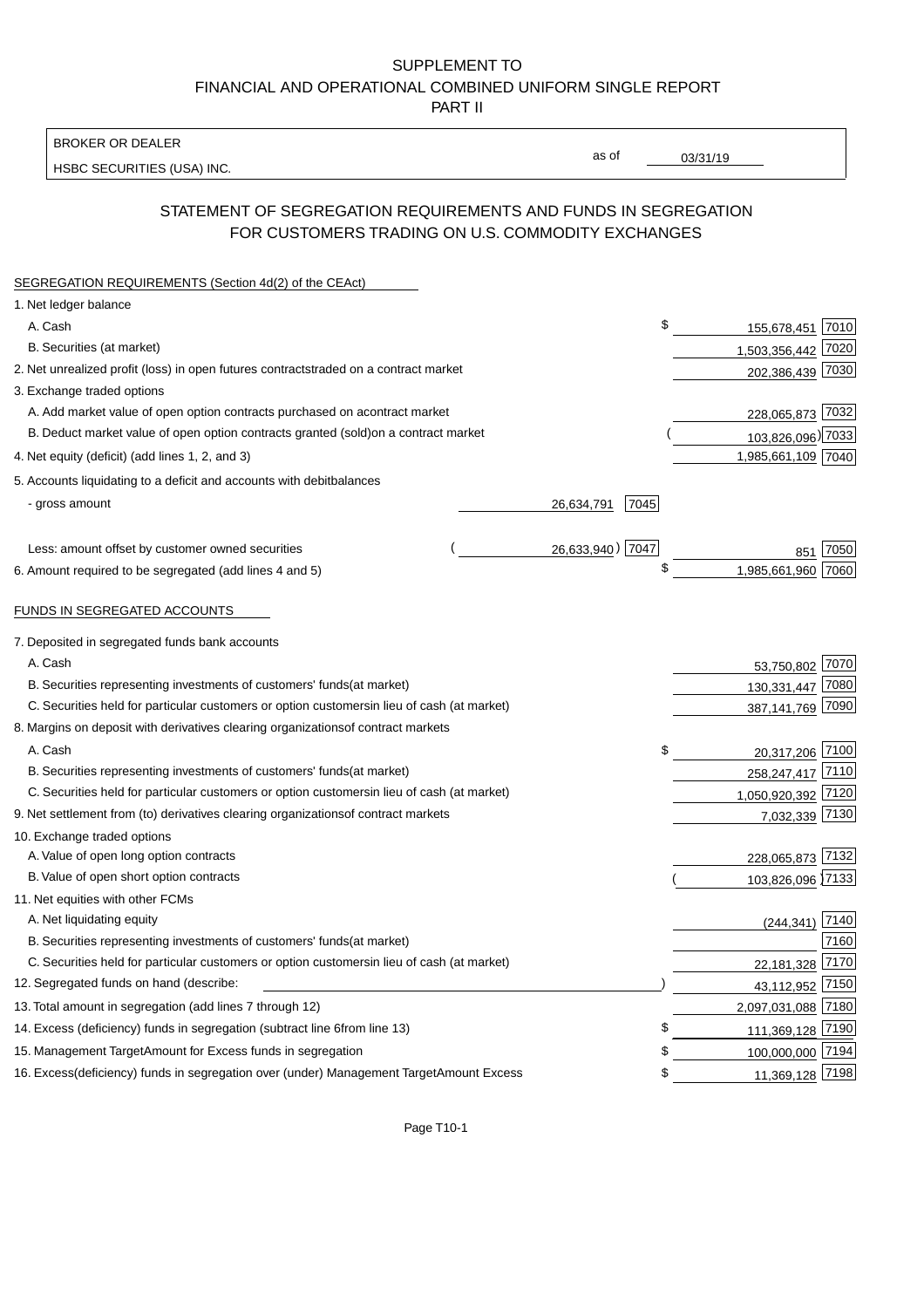PART II

| <b>BROKER OR DEALER</b>                           |                                                                                                          | as of | 03/31/19 |
|---------------------------------------------------|----------------------------------------------------------------------------------------------------------|-------|----------|
| HSBC SECURITIES (USA) INC.                        |                                                                                                          |       |          |
|                                                   | STATEMENT OF SEGREGATION REQUIREMENTS AND FUNDS IN SEGREGATION<br>FOR CUSTOMERS' DEALER OPTIONS ACCOUNTS |       |          |
| 1. Amount required to be segregated in accordance |                                                                                                          |       |          |
| with Commission regulation 32.6                   |                                                                                                          |       | 7200     |
| 2. Funds in segregated accounts                   |                                                                                                          |       |          |
| A. Cash                                           | \$                                                                                                       | 7210  |          |
| B. Securities (at market)                         |                                                                                                          | 7220  |          |
| C. Total                                          |                                                                                                          |       | 7230     |
|                                                   |                                                                                                          |       |          |

3. Excess (deficiency) funds in segregation

(subtract line 2.C from line 1)  $\frac{1}{240}$  $\frac{1}{1}$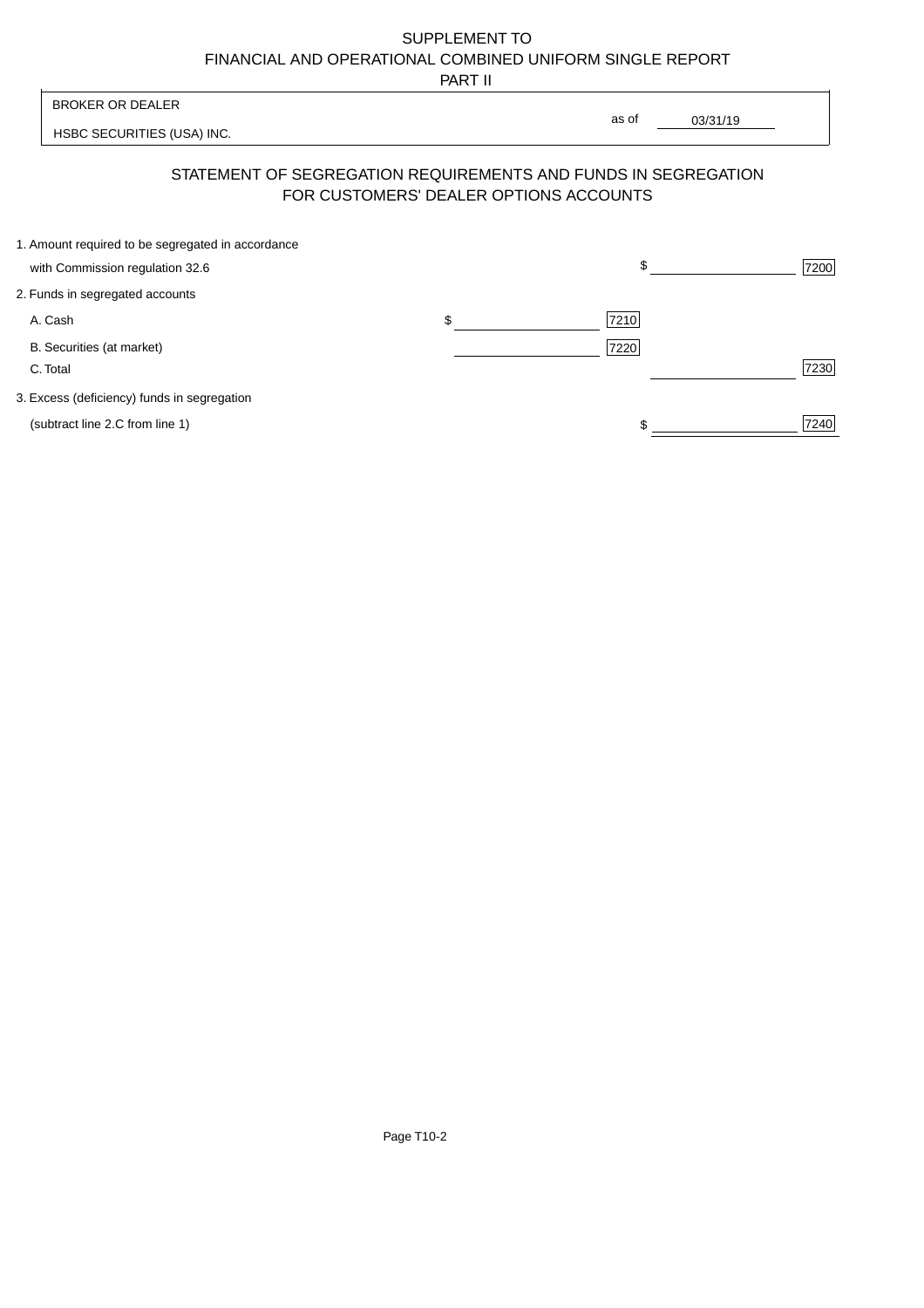PART II

as of

HSBC SECURITIES (USA) INC. The state of the second second second second second second second second second second second second second second second second second second second second second second second second second sec

BROKER OR DEALER

## STATEMENT OF SECURED AMOUNTS AND FUNDS HELD IN SEPARATE ACCOUNTS PURSUANT TO COMMISSION REGULATION 30.7

#### FOREIGN FUTURES AND FOREIGN OPTIONS SECURED AMOUNTS

| Amount required to be set aside pursuant to law, rule or<br>regulation of a foreign government<br>or a rule of a self-regulatory organization authorized<br>thereunder                       |                                   |                                  | \$                             | 7305          |
|----------------------------------------------------------------------------------------------------------------------------------------------------------------------------------------------|-----------------------------------|----------------------------------|--------------------------------|---------------|
| 1. Net ledger balance - Foreign Futures and Foreign Option Trading - All Customers<br>A. Cash<br><b>B.</b> Securities<br>(at market)                                                         |                                   |                                  | \$<br>64,263,151<br>72,505,685 | 7315 <br>7317 |
| unrealized profit (loss) in open futures contracts traded on a foreign board of trade<br>2. Net                                                                                              |                                   |                                  | 8,253,755                      | 7325          |
| 3. Exchange traded options<br>A. Market value of open option contracts purchased on a foreign board of trade<br>B. Market value of open contracts granted (sold) on a foreign board of trade |                                   |                                  | $\Omega$                       | 7335<br>7337  |
| 4. Net equity (deficit)<br>(add lines 1.2. and 3.)                                                                                                                                           |                                   |                                  | \$<br>145,022,591              | 7345          |
| 5. Accounts liquidating to<br>a deficit and accounts with<br>debit balances - gross<br>amount<br>Less: amount offset by<br>customer owned securities                                         |                                   | 7351<br>962,337<br>960,283) 7352 | 2,054                          | 7354          |
| 6. Amount required to be set aside as the secured amount - Net Liquidating                                                                                                                   | Equity Method (add lines 4 and 5) |                                  | \$<br>145,024,645              | 7355          |
| 7. Greater of amount required to be set aside pursuant to foreign jurisdiction (above) or line 6.                                                                                            |                                   |                                  | 145,024,645                    | 7360          |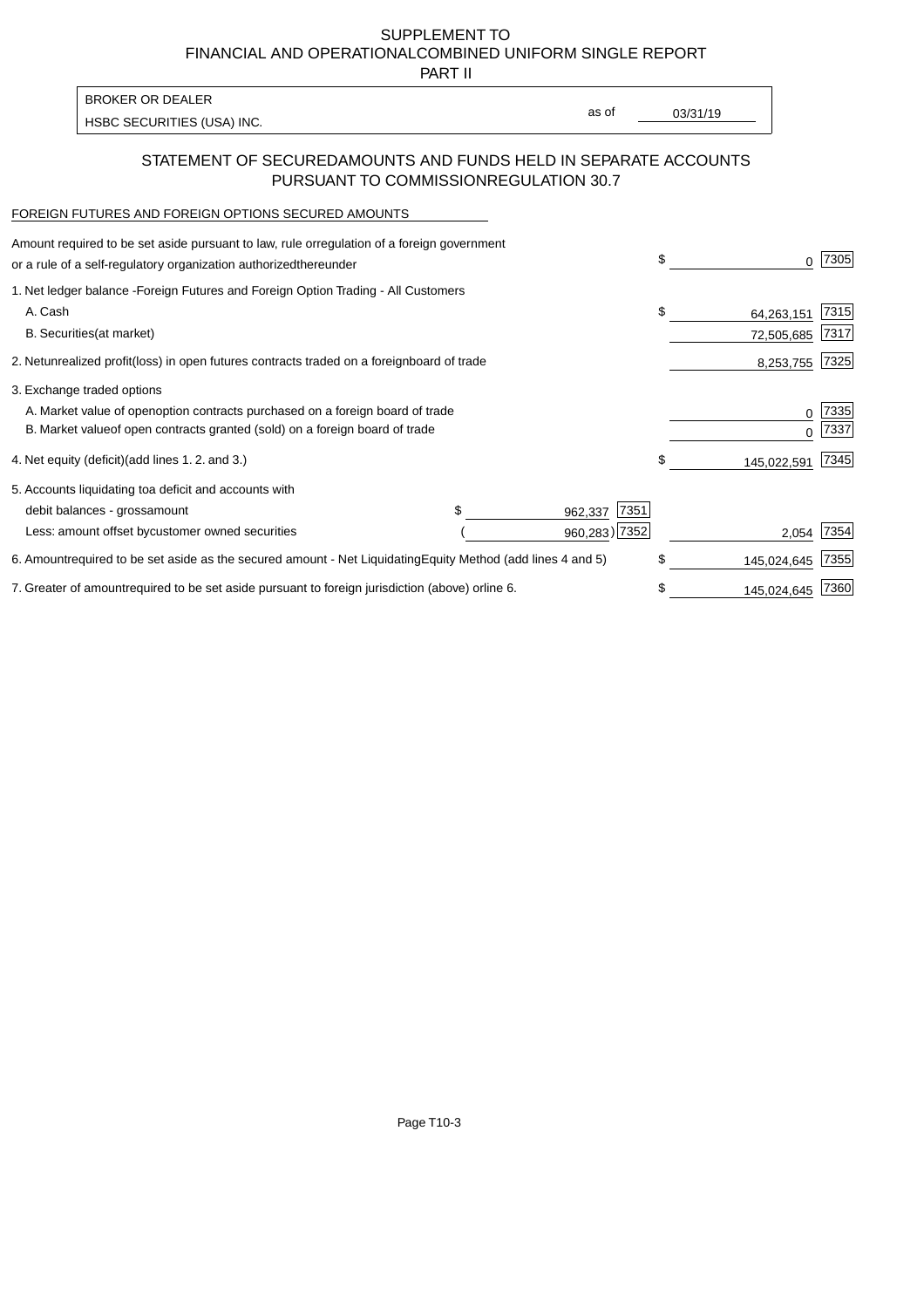PART II

| <b>BROKER OR DEALER</b>                                                                          |                       |                                |
|--------------------------------------------------------------------------------------------------|-----------------------|--------------------------------|
| HSBC SECURITIES (USA) INC.                                                                       | as of                 | 03/31/19                       |
| STATEMENT OF SECURED AMOUNTS AND FUNDS HELD IN SEPARATE                                          |                       | <b>ACCOUNTS</b>                |
| PURSUANT TO COMMISSION REGULATION 30.7                                                           |                       |                                |
| FUNDS DEPOSITED IN SEPARATE REGULATION 30.7 ACCOUNTS                                             |                       |                                |
| 1. Cash in banks                                                                                 |                       |                                |
| A. Banks located in the United States                                                            | \$<br>24,710,080 7500 |                                |
| B. Other banks qualified under Regulation 30.7                                                   |                       |                                |
| 7510<br>Name(s):<br><b>HARRIS TRUST</b>                                                          |                       | $0$ 7520 \$<br>24,710,080 7530 |
| 2. Securities                                                                                    |                       |                                |
| A. In safekeeping with banks located in the United States                                        | \$<br>30,954,777 7540 |                                |
| B. In safekeeping with other banks qualified under Regulation<br>30.7                            |                       |                                |
| 7550<br>Name(s):<br><b>HARRIS TRUST</b>                                                          | 40,852,343 7560       | 71,807,120 7570                |
| 3. Equities with registered futures commission merchants                                         |                       |                                |
| A. Cash                                                                                          | \$<br>0               | 7580                           |
| <b>B.</b> Securities                                                                             |                       | $0$ 7590                       |
| C. Unrealized gain (loss) on open futures contracts                                              |                       | 0 7600                         |
| D. Value of long option contracts                                                                |                       | $0$ 7610                       |
| E. Value of short option contracts                                                               |                       | $0$ ) 7615<br>0 7620           |
| 4. Amounts held by clearing organizations of foreign boards of<br>trade                          |                       |                                |
| Name(s):<br>7630                                                                                 |                       |                                |
| A. Cash                                                                                          | \$                    | 7640                           |
| <b>B.</b> Securities                                                                             |                       | 7650                           |
| C. Amount due to (from) clearing organizations - daily<br>variation                              |                       | 7660                           |
| D. Value of long option contracts                                                                |                       | 7670                           |
| E. Value of short option contracts                                                               |                       | ) 7675<br>7680                 |
| 5. Amounts held by members of foreign boards of trade<br>Name(s):<br>7690                        |                       |                                |
| A. Cash                                                                                          | \$<br>34,898,318 7700 |                                |
| <b>B.</b> Securities                                                                             | 41,550,907 7710       |                                |
| C. Unrealized gain (loss) on open futures contracts                                              | 8,253,755 7720        |                                |
| D. Value of long option contracts                                                                |                       | $0$  7730                      |
| E. Value of short option contracts                                                               |                       | $_0$ ) 7735<br>84,702,980 7740 |
| 6. Amounts with other depositories designated by a foreign<br>board of trade<br>7750<br>Name(s): |                       | 0 7760                         |
| 7. Segregated funds on hand (describe:                                                           |                       | 0 7765                         |
| 8. Total funds in separate section 30.7 accounts                                                 |                       | \$<br>181,220,180 7770         |
| 9. Excess (deficiency) set Aside Funds for Secured Amount (subtract Line 7 Secured               |                       |                                |
| Statement page T10-3 from Line 8)                                                                |                       | \$<br>36,195,535 7380          |
| 10. Management Target Amount for Excess funds in separate section 30.7 accounts                  |                       | \$<br>25,000,000 7780          |
| 11. Excess (deficiency) funds in separate 30.7 accounts over (under) Management Target           |                       | 11,195,535 7785<br>\$          |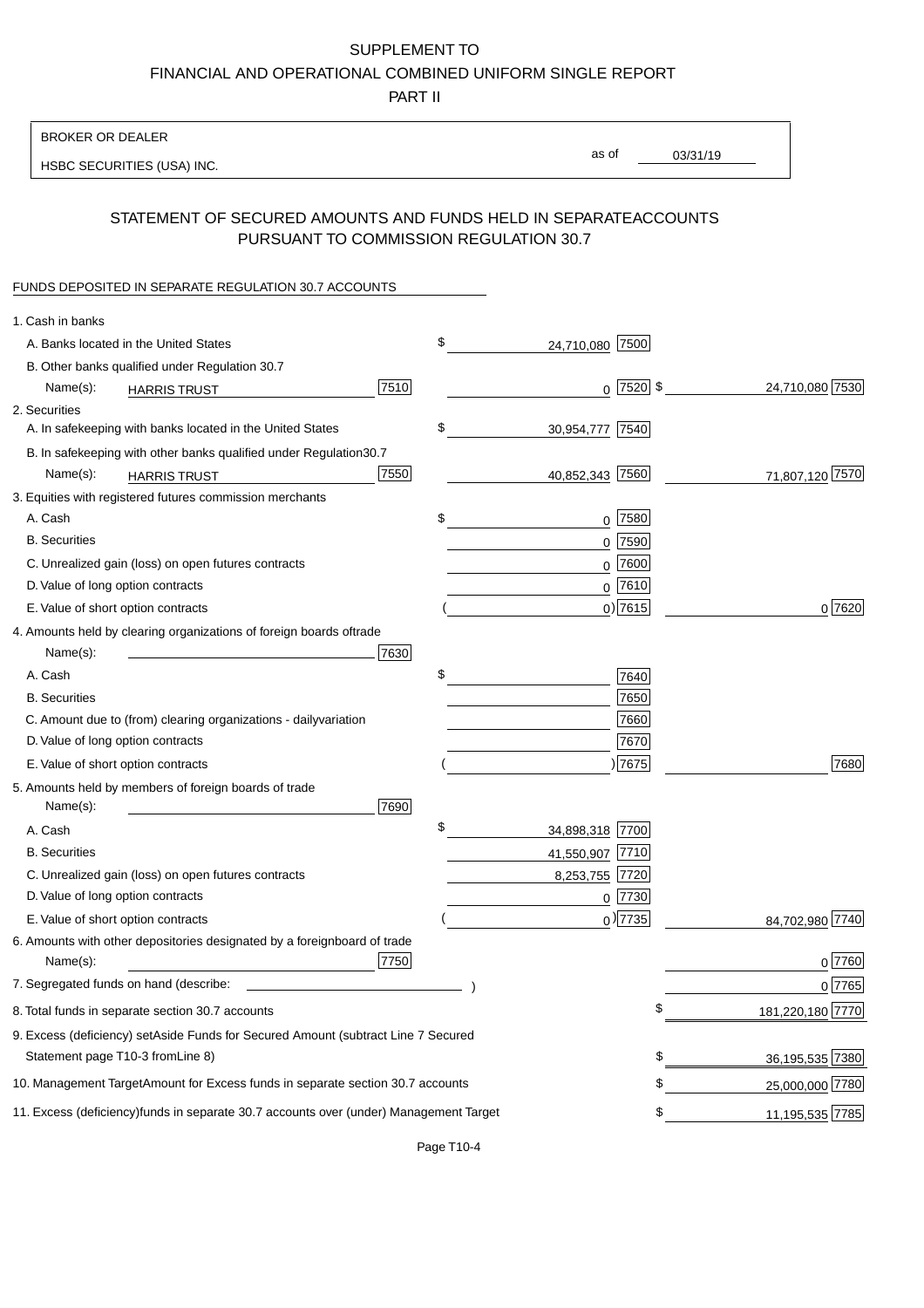PART II

HSBC SECURITIES (USA) INC. The contract of the contract of the contract of the contract of the contract of the contract of the contract of the contract of the contract of the contract of the contract of the contract of the BROKER OR DEALER

as of

### STATEMENT OF CLEARED SWAPS CUSTOMER SEGREGATION REQUIREMENTS AND FUNDS IN CLEARED SWAPS CUSTOMER ACCOUNTS UNDER 4D(F) OF THE CEA

| <b>Cleared Swaps Customer Requirements</b>                                                                  |                          |
|-------------------------------------------------------------------------------------------------------------|--------------------------|
| 1. Net ledger balance                                                                                       |                          |
| A. Cash                                                                                                     | \$<br>351,958,885 8500   |
| B. Securities (at market)                                                                                   | 467,919,205 8510         |
| 2. Net unrealized profit (loss) in open cleared swaps                                                       | 168,415,966 8520         |
| 3. Cleared swaps options                                                                                    |                          |
| A. Market value of open cleared swaps option contracts purchased                                            | 0   8530                 |
| B. Market value of open cleared swaps option contracts granted (sold)                                       | $0)$ 8540                |
| 4. Net equity (deficit) (add lines 1, 2, and 3)                                                             | \$<br>988,294,056 8550   |
| 5. Accounts liquidating to a deficit and accounts with                                                      |                          |
| 14,514,958 8560<br>debit balances - gross amount<br>\$                                                      |                          |
| 14,513,697) 8570<br>Less: amount offset by customer owned securities                                        | 1,261 8580               |
| 6. Amount required to be segregated for cleared swaps customers (add lines 4 and 5)                         | \$<br>988,295,317 8590   |
| Funds in Cleared Swaps Customer Segregated Accounts                                                         |                          |
| 7. Deposited in cleared swaps customer segregated accounts at banks                                         |                          |
| A. Cash                                                                                                     | \$<br>18,094,679 8600    |
| B. Securities representing investments of cleared swaps customers' funds (at market)                        | 0 8610                   |
| C. Securities held for particular cleared swaps customers in lieu of cash (at market)                       | 3,831,759 8620           |
| 8. Margins on deposit with derivatives clearing organizations in cleared swaps customer segregated accounts |                          |
| A. Cash                                                                                                     | 12,855,524 8630          |
| B. Securities representing investments of cleared swaps customers' funds (at market)                        | 584,911,787 8640         |
| C. Securities<br>held for particular cleared swaps customers in lieu of cash (at market)                    | 464,087,445 8650         |
| 9. Net settlement from (to) derivatives clearing organizations                                              | 40,751,091 8660          |
| 10. Cleared swaps options                                                                                   |                          |
| A. Value of open cleared swaps long option contracts                                                        | $0^{8670}$               |
| B. Value of open cleared swaps short option contracts                                                       | $0$ ) 8680               |
| 11. Net equities with other FCMs                                                                            |                          |
| A. Net liquidating equity                                                                                   | $0^{8690}$               |
| B. Securities representing investments of cleared swaps customers' funds (at market)                        | $0^{8700}$               |
| C. Securities held for particular cleared swaps customers in lieu of cash (at market)                       | 0 8710                   |
| 12. Cleared swaps customer funds on hand (describe:                                                         | $0 \;  8715 $            |
| 13. Total amount in cleared swaps customer segregation (add lines 7 through 12)                             | \$<br>1,124,532,285 8720 |
| 14. Excess (deficiency) funds in cleared swaps customer segregation (subtract line 6 from line 13)          | 136,236,968 8730         |
| 15. Management Target Amount for Excess funds in cleared swaps segregated accounts                          | \$<br>113,000,000 8760   |
| 16. Excess<br>(deficiency) funds in cleared swaps customer segregated accounts over                         |                          |
| <b>Management Target Excess</b><br>(under)                                                                  | \$<br>23,236,968 8770    |